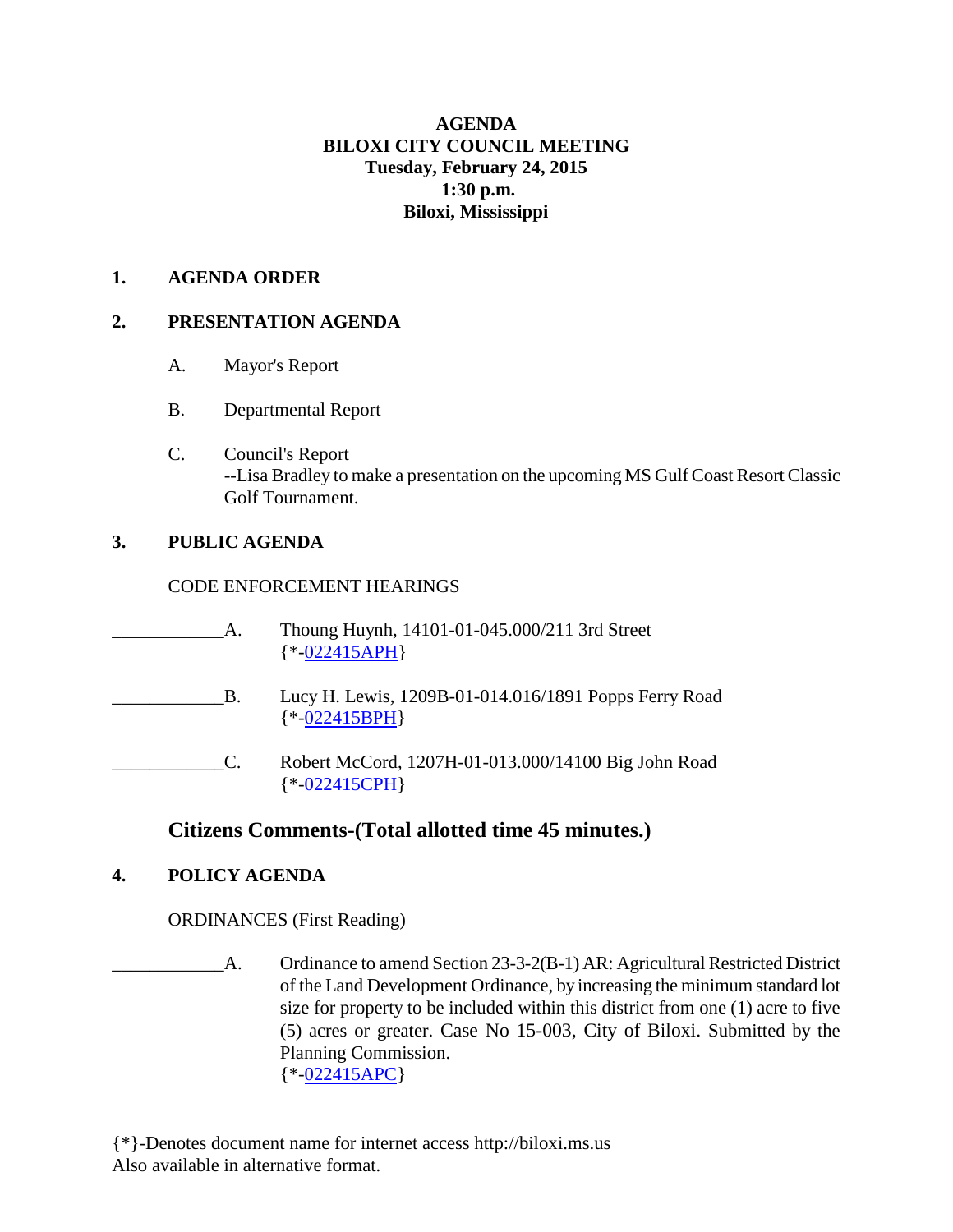### **4. POLICY AGENDA-Continued**

B. Ordinance amending Ordinance No. 2250 relating to Section 23-6-13(N)(1), Code of Ordinances of the City of Biloxi relating to temporary sign permits. Introduced by Council President Kenny Glavan. {\*[-022415COU}](http://www.biloxi.ms.us/agendas/citycouncil/2015/022415/022415cou.pdf)

#### RESOLUTIONS

\_\_\_\_\_\_\_\_\_\_\_\_C. Resolution establishing repayment priorities for variable rate promissory notes. Introduced by Council President Kenny Glavan. {\*[-022415ACOU}](http://www.biloxi.ms.us/agendas/citycouncil/2015/022415/022415acou.pdf)

# **5. CONSENT AGENDA**

- A. Resolution to accept and execute Change Order No. 6 on the contract with Oscar Renda Contracting, Inc. for the Biloxi Infrastructure Repair Program, North Contract SXSN-KG638/K7112 (SXSN, GRN1&2, GRN3, GRN4, GRNs, GRS1&2, GRS3&4, and DIV1&2; Project Nos. KG6389, KG640, KG641, KG643 and K7112 Construction. Introduced by Acting Mayor Felix O. Gines. {\*[-022415ACP}](http://www.biloxi.ms.us/agendas/citycouncil/2015/022415/022415acp.pdf)
- B. Resolution to accept and execute Change Order No. 2 on the contract with Twin L. Construction, Inc. for Oakridge Circle, budgeted under Project No. 979, Municipal Paving. Introduced by Acting Mayor Felix O. Gines. {\*[-022415BCP}](http://www.biloxi.ms.us/agendas/citycouncil/2015/022415/022415bcp.pdf)
- \_\_\_\_\_\_\_\_\_\_\_\_C. Resolution to accept and execute Supplemental Agreement No. 6 on the contract with HNTB Corporation a Professional Services Agreement relating to program management services for the City's federally funded infrastructure improvement program. Introduced by Acting Mayor Felix O. Gines. {\*[-022415CCP}](http://www.biloxi.ms.us/agendas/citycouncil/2015/022415/022415ccp.pdf)
- \_\_\_\_\_\_\_\_\_\_\_\_D. Resolution to accept and execute Supplemental Agreement No. 1 on the contract with HNTB Corporation a Professional Services Agreement regarding U.S. Highway 90 Easement Acquisition Services. Introduced by Acting Mayor Felix O. Gines. {\*[-022415DCP}](http://www.biloxi.ms.us/agendas/citycouncil/2015/022415/022415dcp.pdf)
- E. Resolution to accept and execute Contract Amendment No. 2 on the contract with Dale Partners Architects, P.A. for Project No. 978, Caillavet Park Baseball Stadium. Introduced by Acting Mayor Felix O. Gines. {\*[-022415ECP}](http://www.biloxi.ms.us/agendas/citycouncil/2015/022415/022415ecp.pdf)

{\*}-Denotes document name for internet access http://biloxi.ms.us Also available in alternative format.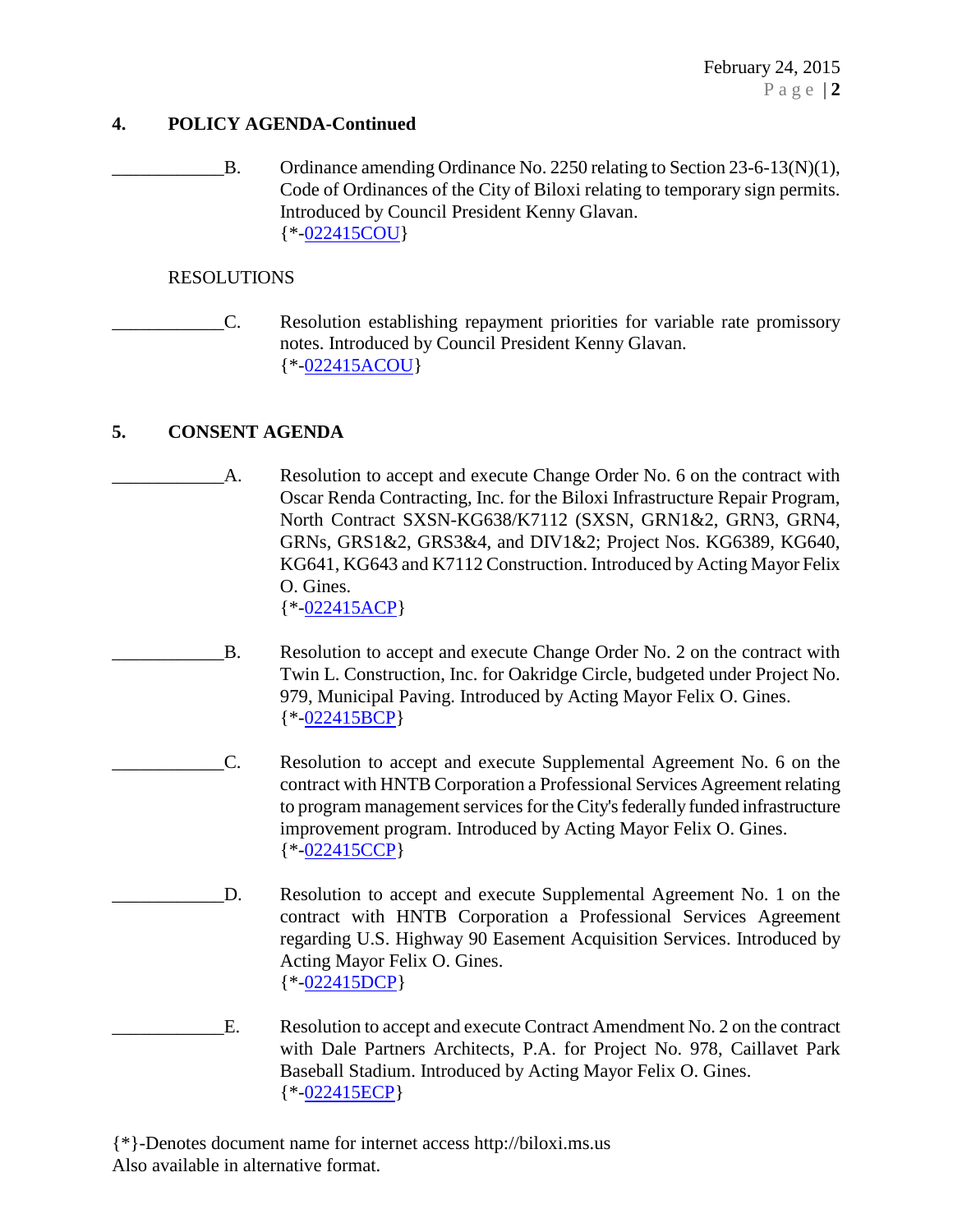### **5. CONSENT AGENDA-Continued**

F. Resolution to process LPA Group Incorporated Invoice No. 889649 and all future invoices received from the LPA Group Incorporated, for a total amount \$44,525.00, for the design fees to bid the only infrastructure portion of work that was located on the Baseball Stadium site that were approved on April 15, 2014 by Resolution No.184-14 through Task Order Amendment No. 6 on the contract with LPA Group, Inc. for Hurricane Katrina Infrastructure Repairs, Water, Sewer, & Drainage Lines-Area 7 Buena Vista East Phase 1 & 2 Project No. KG633, Lift Stations. Introduced by Acting Mayor Felix O. Gines.

{\*[-022415FCP}](http://www.biloxi.ms.us/agendas/citycouncil/2015/022415/022415fcp.pdf)

\_\_\_\_\_\_\_\_\_\_\_\_G. Resolution to accept and execute Change Order No. 12 on the contract with L.J. Construction, Inc. for Project 978, Caillavet Park Baseball Stadium-Package 1B-Utility and Storm Drainage. Introduced by Acting Mayor Felix O. Gines. {\*[-022415GCP}](http://www.biloxi.ms.us/agendas/citycouncil/2015/022415/022415gcp.pdf)

\_\_\_\_\_\_\_\_\_\_\_\_H. Resolution to accept and execute Change Order No. 8 on the contract with W.G. Yates & Sons Construction, Inc. for Project No. 978, Caillavet Park Baseball Stadium - Package 3- General Works. Introduced by Acting Mayor Felix O. Gines. {\*[-022415HCP}](http://www.biloxi.ms.us/agendas/citycouncil/2015/022415/022415hcp.pdf)

\_\_\_\_\_\_\_\_\_\_\_\_I. Resolution clarifying Resolution No. 658-14 to include the amendment to the professional services agreement document with Dale Partners, P.A. for the design of the structure and foundation of primary scoreboard/video board for the Biloxi Baseball Stadium Project. Introduced by Acting Mayor Felix O. Gines.

 ${\*$ [-022415ICP}](http://www.biloxi.ms.us/agendas/citycouncil/2015/022415/022415icp.pdf)

- J. Resolution to approve and execute Change Order No. 5 on the contract with Orocon Construction , LLC for Community Development Block Grant (CDBG) Program-Project-Biloxi Waterfront Park CD011 Introduced by Acting Mayor Felix O. Gines. {\*[-022415AFSP}](http://www.biloxi.ms.us/agendas/citycouncil/2015/022415/022415afsp.pdf)
- K. Resolution authorizing the Biloxi Police Department to accept grant monies from the Mississippi Office of Homeland Security in the amount of \$60,000.00. Introduced by Acting Mayor Felix O. Gines. {\*[-022415APD}](http://www.biloxi.ms.us/agendas/citycouncil/2015/022415/022415apd.pdf)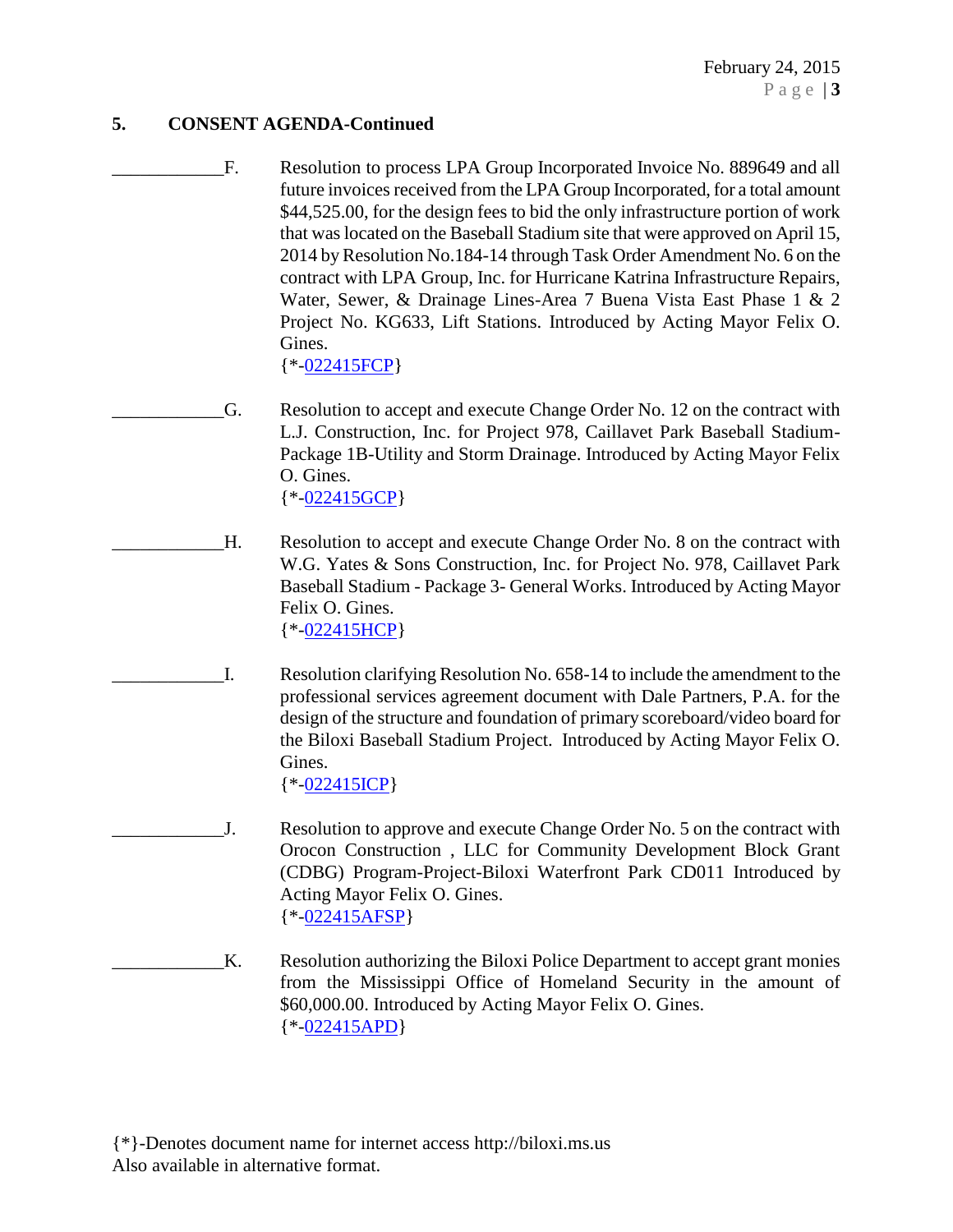### **5. CONSENT AGENDA-Continued**

- \_\_\_\_\_\_\_\_\_\_\_\_L. Resolution authorizing the Biloxi Police Department to apply for grant monies from the Mississippi Office of Homeland Security in the amount of \$75,000.00. Introduced by Acting Mayor Felix O. Gines. {\*[-022415BPD}](http://www.biloxi.ms.us/agendas/citycouncil/2015/022415/022415bpd.pdf)
	- M. Resolution authorizing the Biloxi Police Department to apply for grant monies in support of the Mississippi Department of Public Safety 2016 DUI Enforcement Campaign (\$133,695.65) Introduced by Acting Mayor Felix O. Gines.

{\*[-022415CPD}](http://www.biloxi.ms.us/agendas/citycouncil/2015/022415/022415cpd.pdf)

- N. Resolution to approve and authorize the one-source purchase of four In-Car Video Systems from Tcsware, Inc. in the total amount of \$19,960.44. Funding: Police Budget via a grant from the Edward Byrne Memorial Fund. Introduced by Acting Mayor Felix O. Gines. {\*[-022415APUR}](http://www.biloxi.ms.us/agendas/citycouncil/2015/022415/022415apur.pdf)
- \_\_\_\_\_\_\_\_\_\_\_\_O. Resolution to approve the purchase of Twelve Sets of Turnout Gear from Sunbelt Fire in the total amount of \$28,611.00, as authorized by State of Mississippi Contract No. 5-200-21231-14. Funding: Fire Budget Introduced by Acting Mayor Felix O. Gines. {\*[-022415BPUR}](http://www.biloxi.ms.us/agendas/citycouncil/2015/022415/022415bpur.pdf)
	- P. Resolution authorizing payment into the registry of the special Court of Eminent Domain, Harrison County, Mississippi, the sum of \$20,443.86 in order to obtain immediate title and possession of a permanent utility easement to property located on the north side of Beach Boulevard, 10 feet east of Benachi Avenue, Biloxi, Mississippi (Parcel No. 14101-05-058.000) (1016 Beach Blvd.) as a part of the City of Biloxi Katrina Infrastructure Repair Program (for U.S. Highway 90). Introduced by Acting Mayor Felix O. Gines.

{\*[-022415ALEG}](http://www.biloxi.ms.us/agendas/citycouncil/2015/022415/022415aleg.pdf)

- \_\_\_\_\_\_\_\_\_\_\_\_Q. Resolution authorizing payment to Court Appointed Appraiser Douglas B. Singletary, Jr. (Restaurant Development Corp. of Louisiana, LLC) Introduced by Acting Mayor Felix O. Gines. {\*[-022415BLEG}](http://www.biloxi.ms.us/agendas/citycouncil/2015/022415/022415bleg.pdf)
- R. Resolution authorizing payment to Court Appointed Appraiser Douglas B. Singletary, Jr. (Gulf Coast Beach Blvd., II LLC) Introduced by Acting Mayor Felix O. Gines. {\*[-022415CLEG}](http://www.biloxi.ms.us/agendas/citycouncil/2015/022415/022415cleg.pdf)

{\*}-Denotes document name for internet access http://biloxi.ms.us Also available in alternative format.